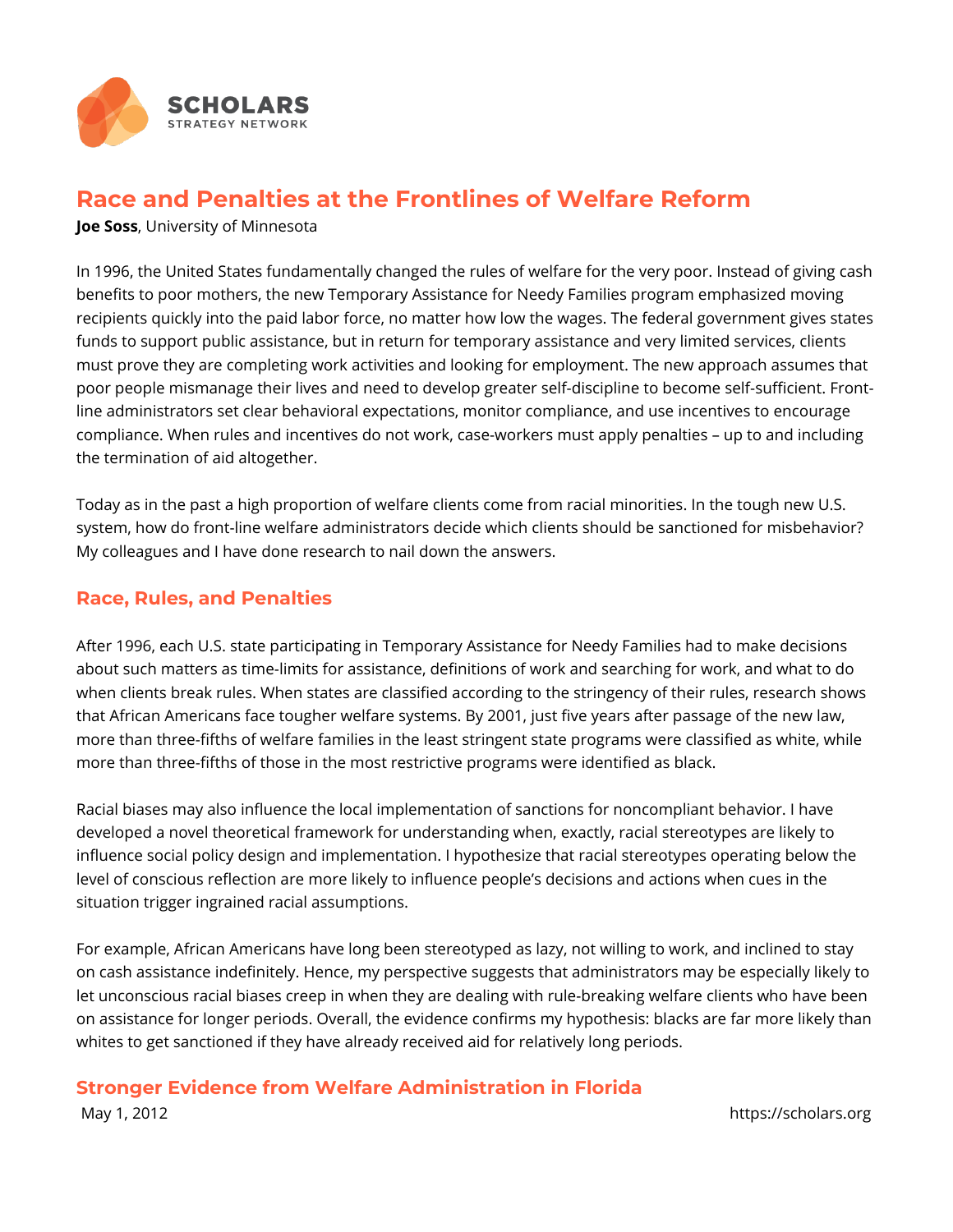But maybe the blacks and whites were sanctioned differently in the findings ju were subtly different in other relevant ways. My colleagues and I wanted to fin offer a more precise test of racial bias. Turning to Florida s version of get-tou Transitions program, we used two research approaches to get beyond earlier li

- "First, we did a survey of front-line case workers that asked them to decide hypothetical welfare clients who broke various types of rules. We were abl the rule-breakers realistic and identical except for the race of the client.
- " Second, we corroborated our experimental results by analyzing large amou about how Florida caseworkers in various counties have actually made dec rule-breakers with various characteristics.

As in all U.S. states, the guidelines in Florida s program are race-neutral. In p decisions must respond only to a client s current behavior not to her persona experiences. Two-thirds of the Florida case managers were themselves women interviews as well as surveys that the vast majority were committed to norms o treatment.

In our survey, we asked case managers to decide whether to sanction a fiction were always the same except for two elements that, according to the guideline of the client (black versus white) and whether the record indicated that the ind in the past.

Our results are telling: Case managers decisions about whether to sanction w if prior sanctions were mentioned in the vignette, and black and white clients vignettes elicited the same decisions. But when a prior sanction was indicated client, case managers became significantly more likely to impose a new sanction. new sanction in overwhelming numbers and did so regardless of their own racial client with a prior sanction was 29 percent more likely to be punished than a w previously sanctioned.

Random-assignment experiments like this are considered the gold standard in we wondered if real-world Florida welfare decisions would show the same patte of Florida-wide data revealed that African-American clients with no prior sanct receive a sanction as white clients who shared their characteristics (28 percer respectively). The field results were statistically significant, and in the same fictional vignettes.

Various research results, in short, underscore that race-neutral rules, racially commitments to equal treatment are not enough to prevent racial biases in pov becomes ever tougher in today s United States, we all have reason to worry th America s past, the minority poor are treated more severely than others.

Read more in Joe Soissing to Discipline: Race, Choice, and Punishment at the F [Welfare Re](http://www.citizing.org/data/projects/povertyst/Deciding to Discipline, CitiZing.pdf)fo(rwnithSanford Schram, Richard Fording, aAmodel Lina da SHoo cuisoelo) gical Review4, no. 3 (2009): 39DBis422iplianndg the Poor: Neoliberal Paternalism and the May 1, 2012 https://scholars.org https://scholars.org https://scholars.org